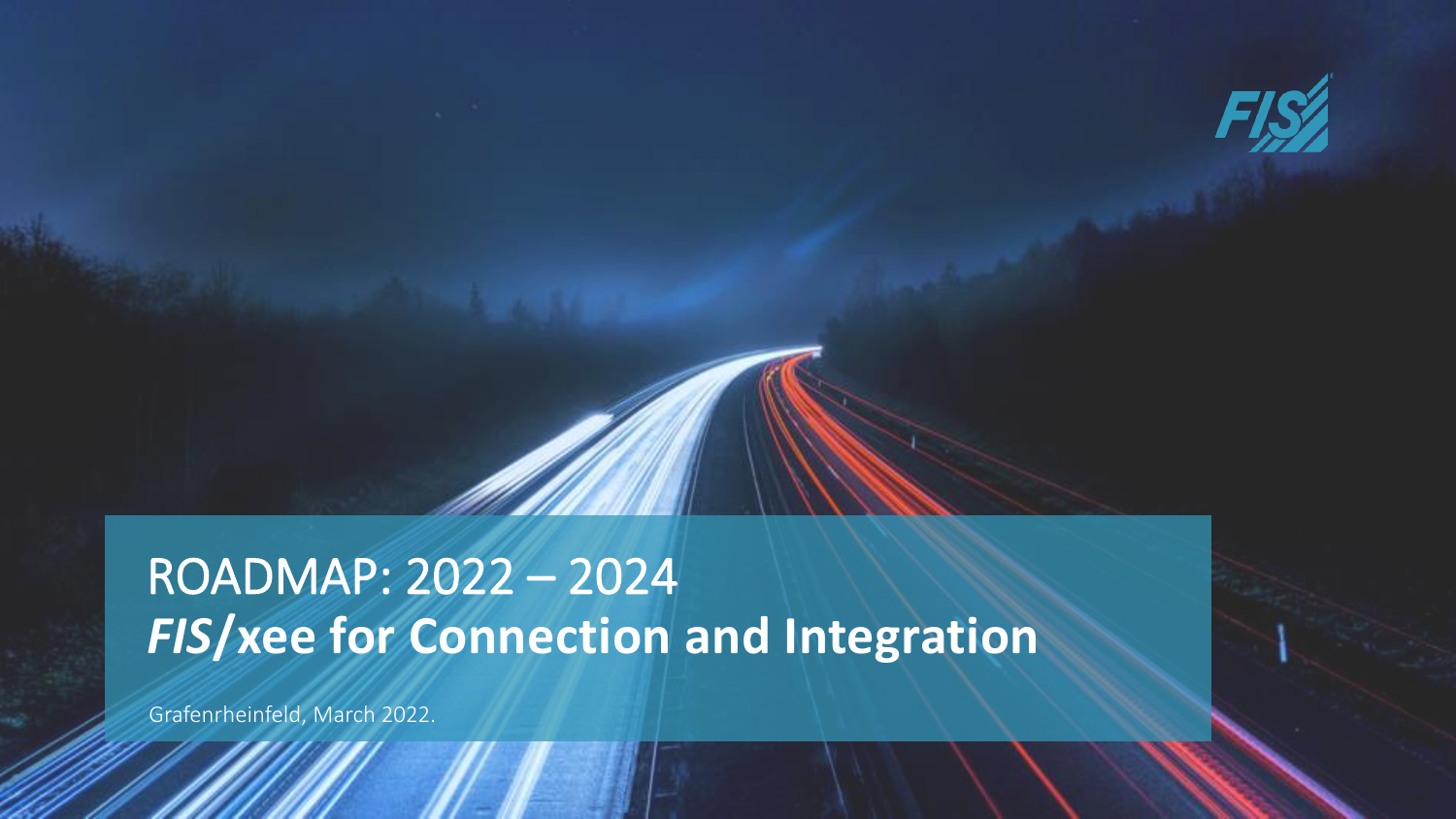# **ROADMAP** *FIS***/xee NOTE**

The specifications and information by FIS Informationssysteme und Consulting GmbH contained in this document are without obligation and non-binding. The information represents only an extract and reflects the current status. FIS expressly reserves the right to make subsequent changes to these specifications and information.

The specifications and information in this document represent confidential information of FIS and must be kept secret by the receiver. In particular, the passing on of these specifications and information to third parties is prohibited.

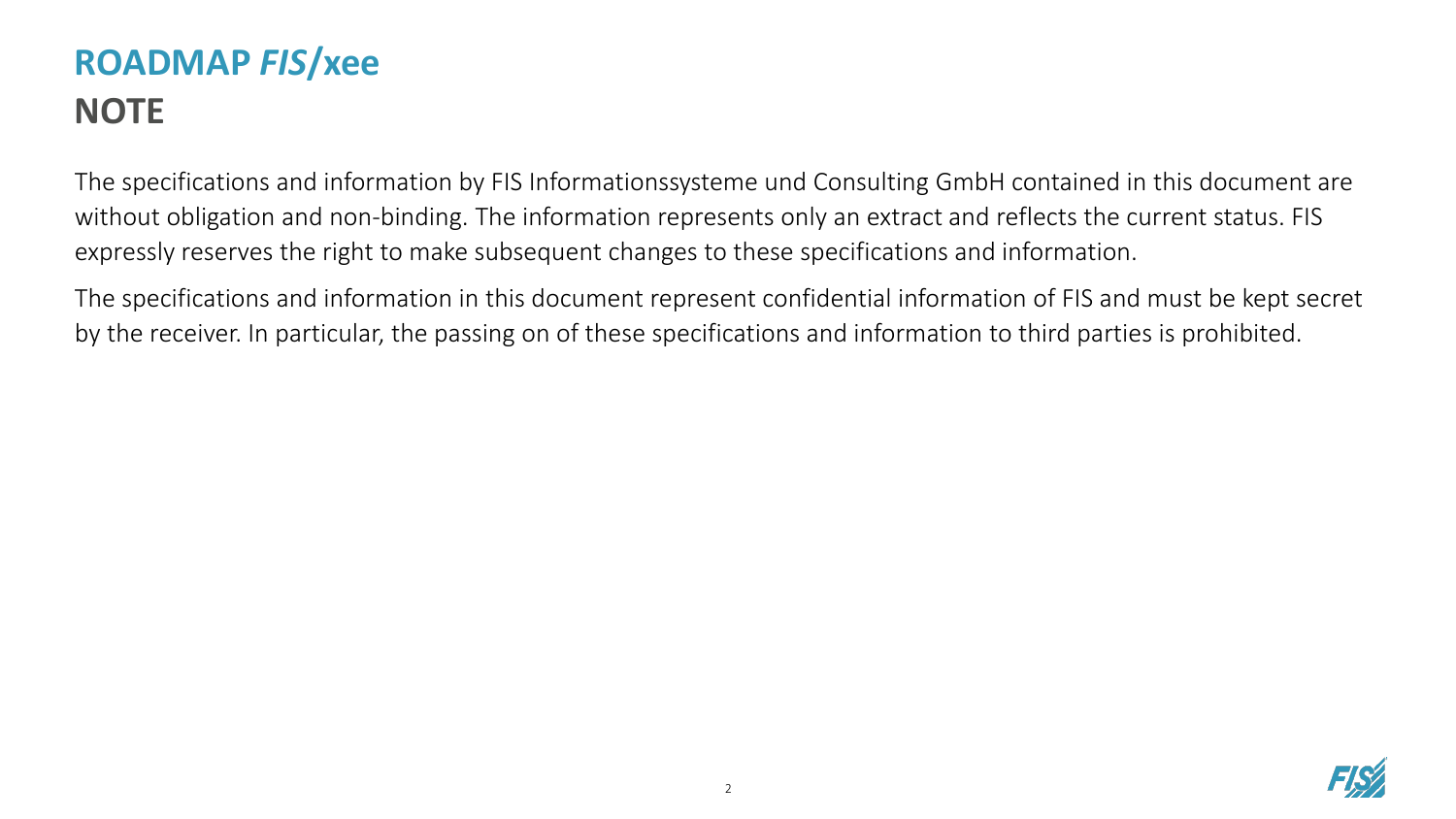# **ROADMAP** *FIS***/xee THE APPLICATION AND ITS BENEFITS**

The **connection of business partners**, such as customers, vendors or authorities, enables you to optimize the data exchange and, as a consequence, the information flow across company borders. Processes, such as purchase-to-pay, can be digitized by means of an EDI solution. This increases the degree of automation of your business processes throughout the company as well as your productivity.

FIS uses *FIS*/xee for EAI, EDI and API Management to connect your systems and business partners inside and outside the company. As a consequence, you create a consistent system landscape that makes you more future-oriented and competitive.

### Your benefits:

- Optimization and acceleration of the information flow across company and application borders
- Continuous concatenation of your business processes due to the avoidance of media changes
- **Intensification of your business relationships and increase of** customer retention
- Permanent availability
- Reduction of error rate since no manual data entry required
- Reduced costs through saving of packaging material, postage and fax costs
- Sustainable and flexible system enhancement through the efficient integration of cloud applications and services

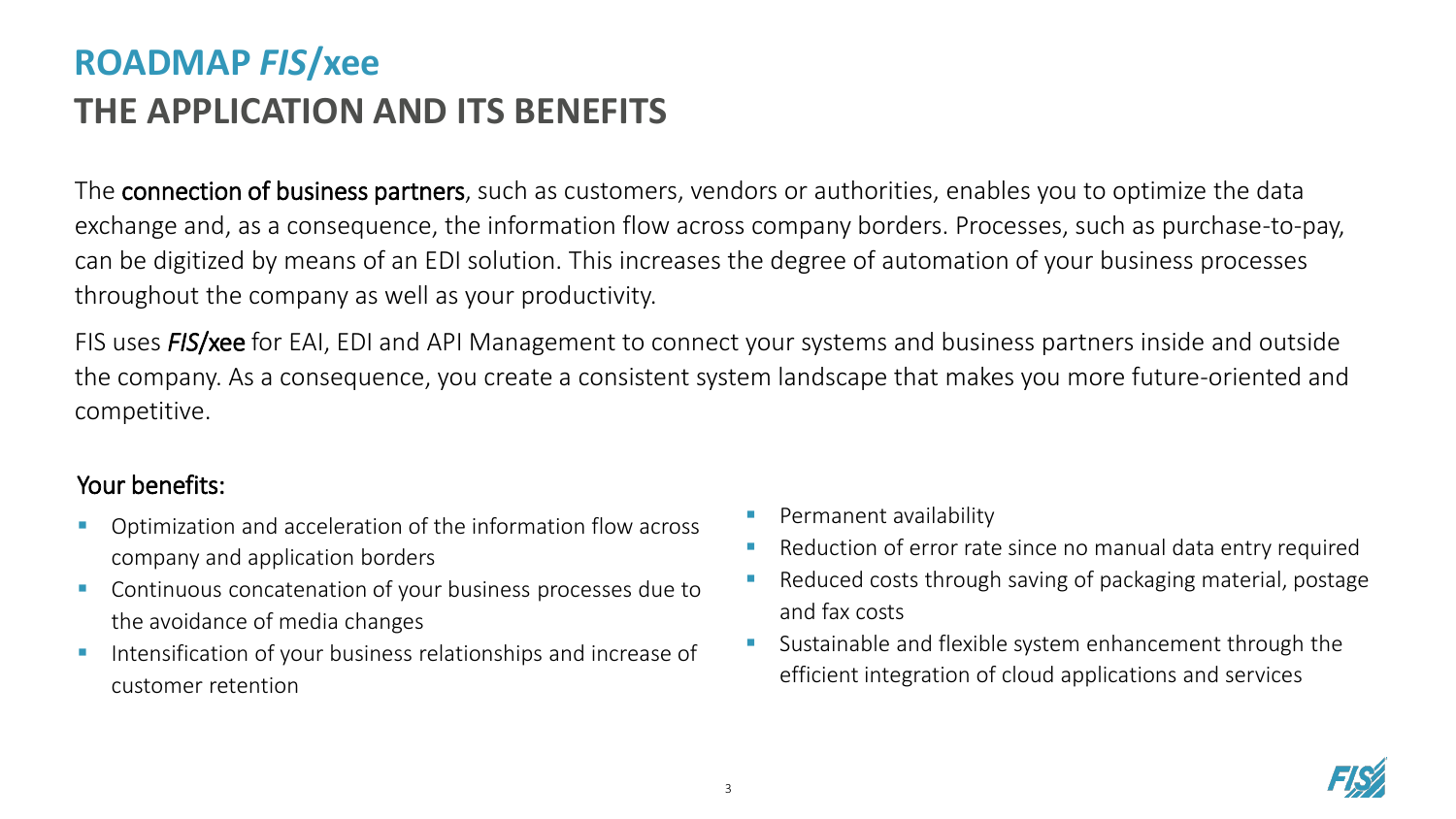| 2022 - Latest Developments                         | 2023 – Planned Innovations<br>2024+ - Future Orientation                                                                     |
|----------------------------------------------------|------------------------------------------------------------------------------------------------------------------------------|
| Improved usability through<br>navigation tree      | Provision of FIS/xee as a Managed<br>• Optimization of $FIS$ /xee as<br>Service in the cloud<br>Managed Service in the cloud |
| Visualization of XRechnung                         | Development of services for quick<br>application enhancement                                                                 |
| Office 365 integration                             | Improved import and export of<br>configurations                                                                              |
| Additional evaluation options for<br>transmissions |                                                                                                                              |

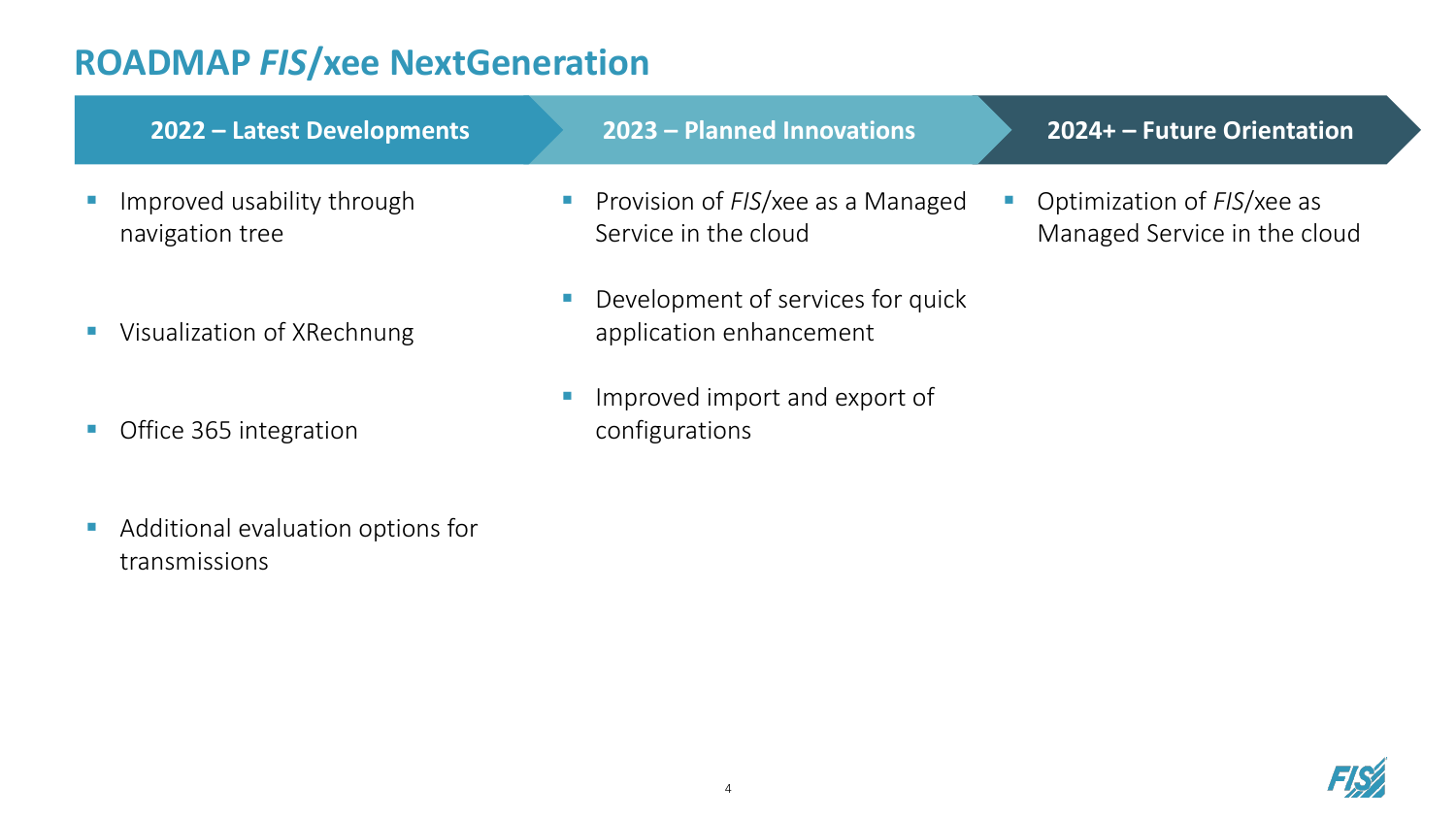#### **2022 – Latest Developments**

### **.** Improved usability through navigation tree

▪ A navigation tree has been implemented for improving the navigation within the *FIS*/xee Subsystem user interface. which can be collapsed for greater clarity. A history overview is displayed with the most recently used applications for quick access to frequently used applications.

### **• Visualization of XRechnung**

▪ To simplify the processing of XRechnung, *FIS*/xee will be able to create a visualized invoice image of XRechnung in the future. This invoice image can be stored relative to the document in the SAP system and is therefore available for easier and clearer further use or control of the invoice.

### **• Office 365 integration**

▪ Sending and receiving e-mails in the environment used has been extended. The Office 365 mailbox can be used in *FIS*/xee as both an inbound and outbound channel. As a consequence, the high security standards of the Office mailbox can be used.

### **EXECT:** Additional evaluation options for transmissions

■ To track the performance or duration of transmissions and mass data transmissions, new fields have been added to the overview screen. Using this data, it is possible to determine what the runtime of a particular transmission was. Based on this data, comparable transmissions can be better scheduled. By exporting this data, it is possible to analyze in the long term how optimizations have worked and whether there have been any changes in the performance of the transmissions.

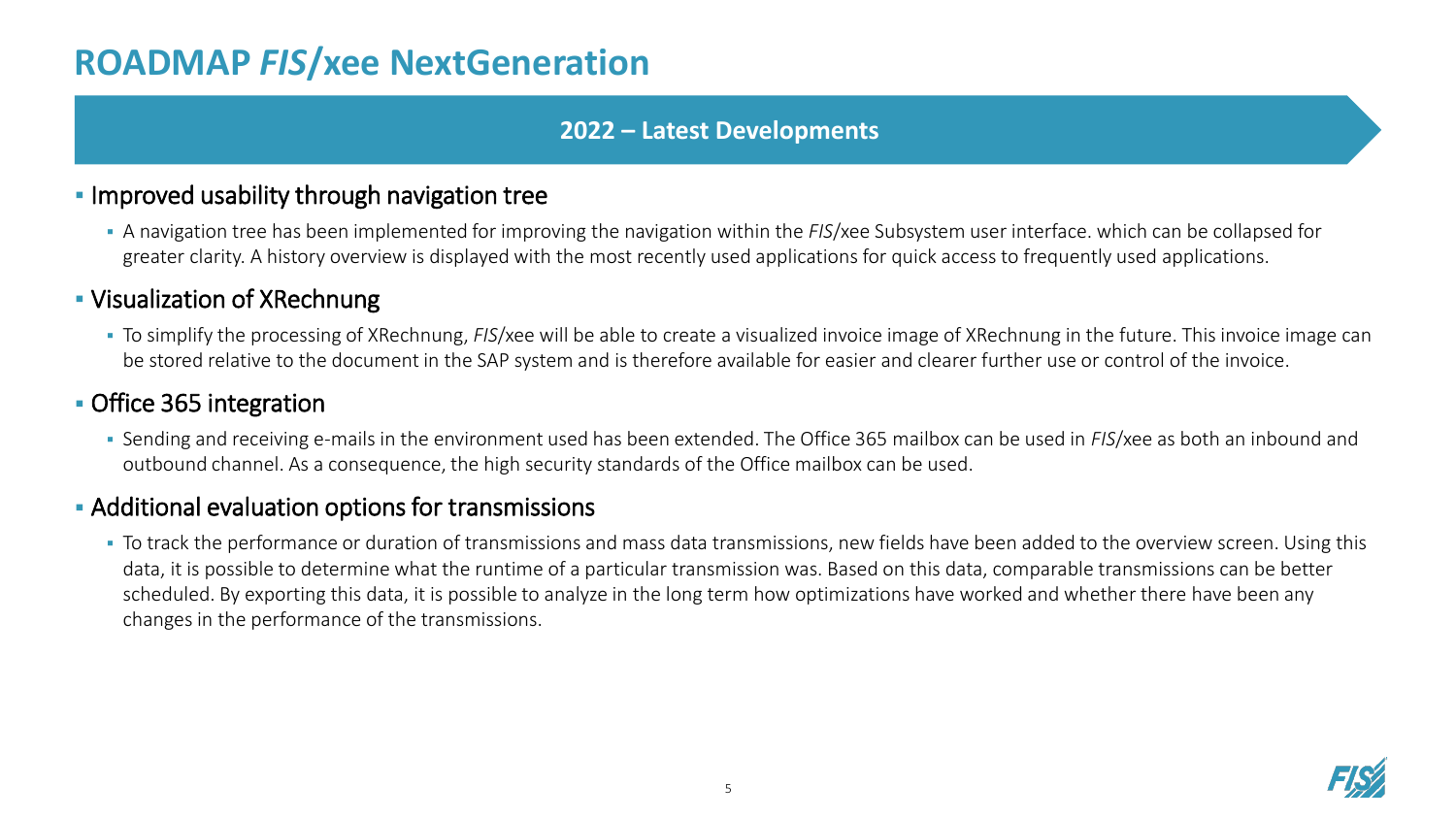#### **2023 – Planned Innovations**

#### ▪ Provision of *FIS*/xee as a Managed Service in the cloud

▪ To increase flexibility in the deployment of the application, *FIS*/xee is to be offered as a by-side solution in the cloud. This allows to operate the application without a local installation and enables easier integration into, for instance, a private cloud provision of SAP. Among other things, this leads to increased system stability and lower initial implementation efforts.

### **• Development of services for fast application enhancement**

In order to be able to flexibly extend the application, predefined services are to be offered that meet specific requirements. These can be activated in the customer's system without individual development effort. This enables a fast and cost-efficient enhancement of the *FIS*/xee system and partially includes services as well.

### **.** Improved import and export of configurations

▪ To make it easier to transfer developments and adjustments to the production or test system, configurations can be exported and then imported. This reduces the error-proneness and accelerates the implementation of innovations. In addition, configurations can be transferred to the test system, which facilitates troubleshooting.

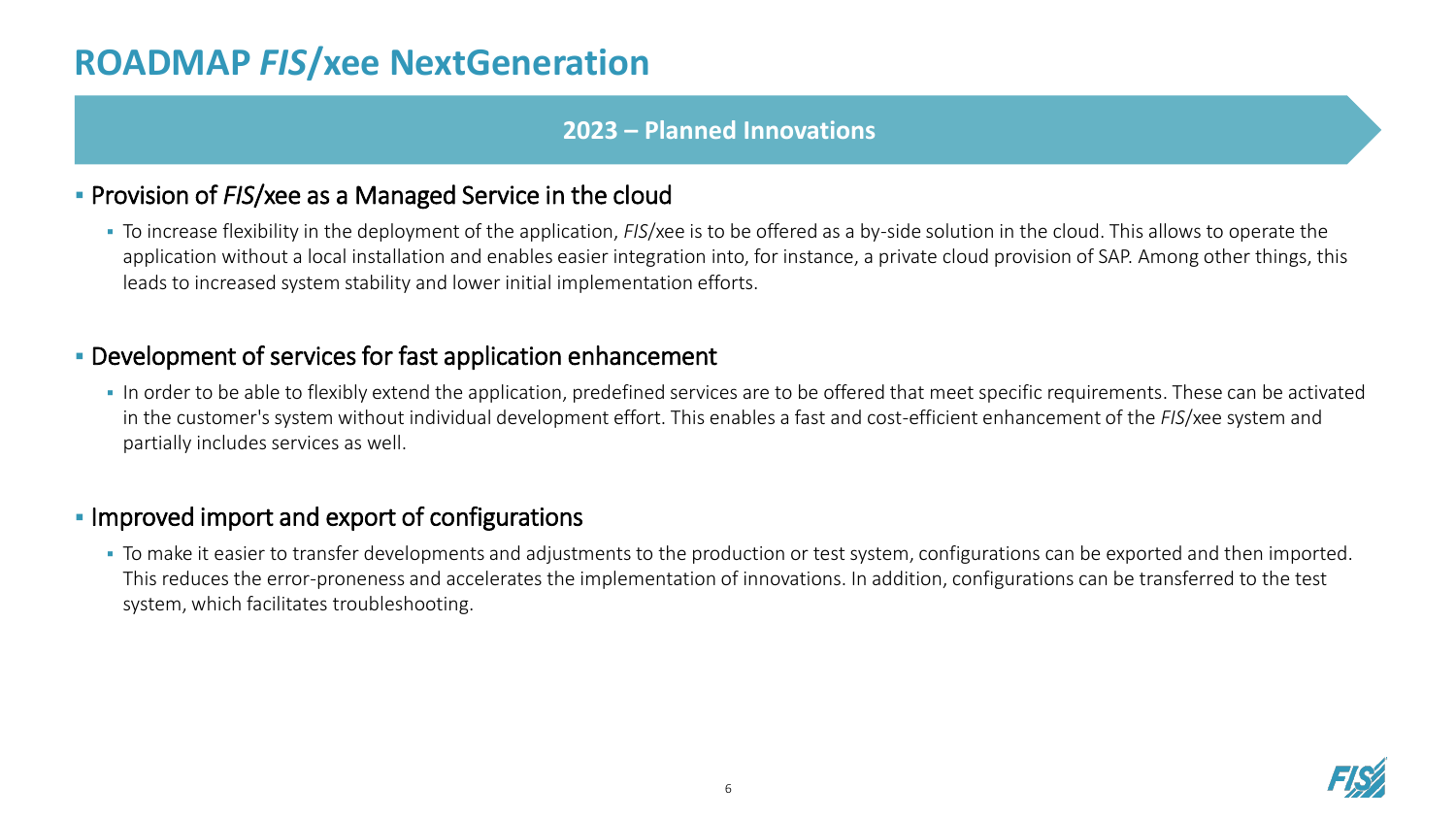#### **2024+ – Future Orientation**

### ▪ Optimization of *FIS*/xee as a Managed Service in the cloud

• Since the provision in the cloud improves the scalability of the application, various other functionalities and standardized applications are to be made available, which are to enable an easy, fast and cost-efficient implementation of functionalities. In this way, new market requirements can be implemented and provided quickly. Furthermore, additional monitoring functions are provided that can also be monitored by FIS. This enables fast troubleshooting and leads to safe system operation.